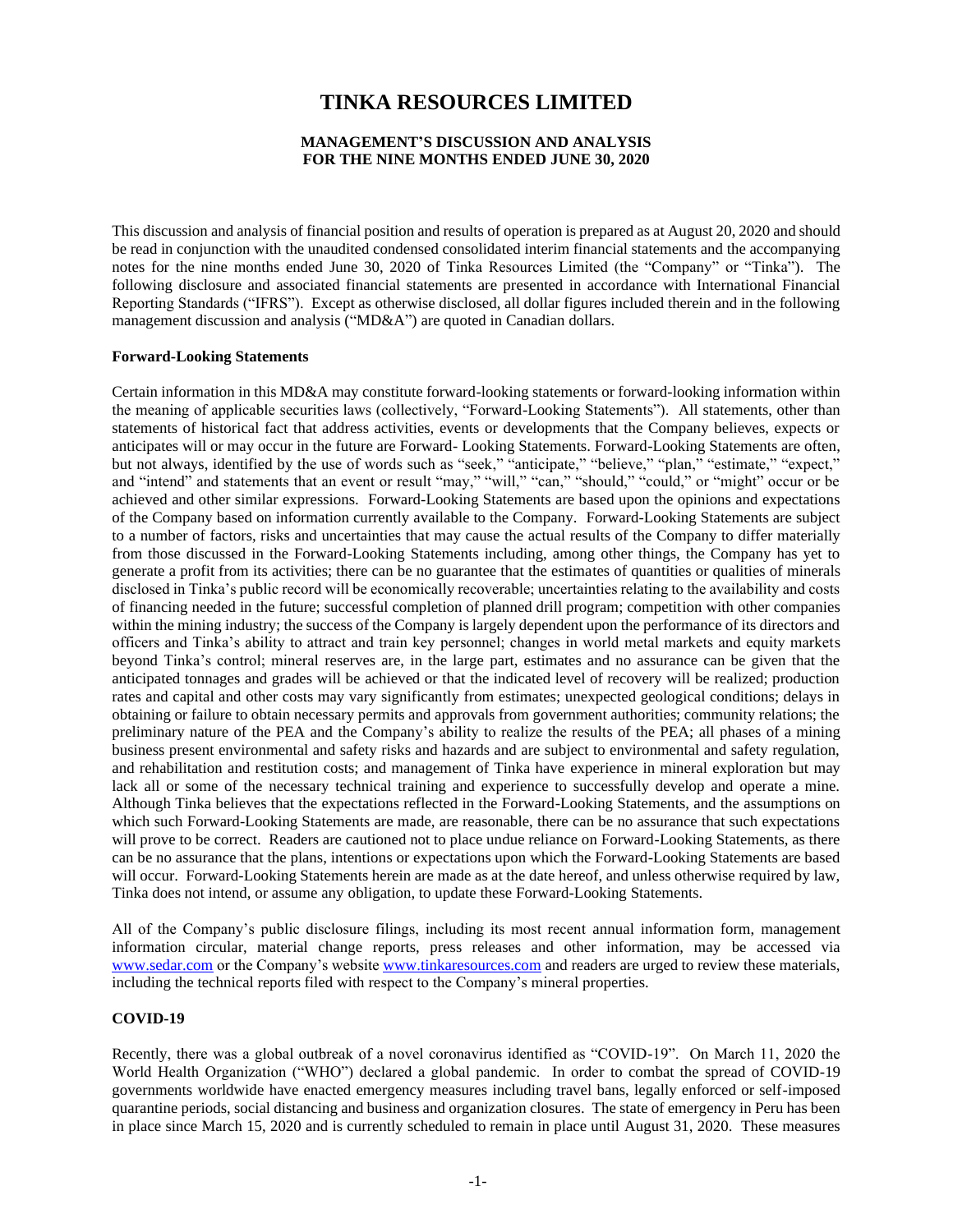have caused material disruptions to businesses, governments and other organizations resulting in an economic slowdown and increased volatility in national and global equity and commodity markets. The Company has implemented safety and physical distancing procedures, including working from home where possible and limited travel within Peru. The Company will continue to monitor the impact of the COVID-19 outbreak, the duration and impact which is unknown at this time, as is the efficacy of any intervention. It is not possible to reliably estimate the length and severity of these developments and the impact on the financial results and condition of the Company and its operations in future periods. The Company has also taken steps to reduce its overhead costs to match reduced levels of activities. See also "Exploration Projects, Peru - COVID-19 Update".

### **Company Overview**

Tinka is a junior mineral exploration company currently engaged in the acquisition and exploration of base and precious metals mineral properties in Peru, with the aim of developing these properties to a stage where they can be exploited at a profit or to arrange joint ventures whereby other companies can provide funding for development. The Company's activities have been focused on exploring its 100% owned Ayawilca and Colquipucro Properties (collectively the "Ayawilca Project"), located 40 kilometres northwest of Cerro de Pasco, Central Peru. As of the date of this MD&A, the Company has not earned any production revenue, nor found any proven reserves on any of its properties. The Company is a reporting issuer in British Columbia and Alberta and trades on the TSX Venture Exchange ("TSXV") as a Tier 1 issuer, under the symbol "TK", on the Lima Stock Exchange under the symbol "TK", on the Frankfurt Exchange under the symbol "TLD".

On January 13, 2020 the Company closed a strategic private placement equity financing with Compañia de Minas Buenaventura SAA ("Buenaventura") issuing 65,843,620 shares to Buenaventura for \$16,000,000 to the Company. Buenaventura is a precious and base metals mining and exploration-development company with numerous mining operations in Peru, and is listed on the New York Stock Exchange and Lima Stock Exchange. As a result of the private placement, Buenaventura has become a new insider of Tinka, holding approximately 19.3% of the outstanding common shares. Sentient Global Resources Fund IV, LP ("Sentient"), an insider of the Company, exercised its preexisting participation rights in respect of the private placement. As a result, Sentient subscribed for 10,288,066 shares at the same issue price for \$2,500,000 and now holds an aggregate of 74,036,831 common shares of Tinka, approximately 21.7% of the Company's outstanding common shares.

On July 2, 2019 the Company announced the results of the Preliminary Economic Assessment ("PEA") prepared for the Ayawilca Project and on August 15, 2019 the Company filed a National Instrument 43-101 *Standards of Disclosure for Mineral Projects* ("NI 43-101") technical report for the PEA. See "Exploration Project, Peru".

## *Directors and Officers*

As at the date of this MD&A, the Company's Directors and Officers are as follows:

| Graham Carman         | - President, Chief Executive Officer ("CEO") and director |
|-----------------------|-----------------------------------------------------------|
| Ben McKeown           | - Non-executive Chairman and director                     |
| Nick DeMare           | - Chief Financial Officer ("CFO") and director            |
| Alvaro Fernandez-Baca | - Vice President Exploration                              |
| Mary Little           | - Director                                                |
| Pieter Britz          | - Director                                                |
| Raul Benavides        | - Director                                                |
| Mariana Bermudez      | - Corporate Secretary                                     |

### **Exploration Projects, Peru**

### *Introduction*

As at the date of this MD&A, Tinka holds 100% ownership of 59 granted mining concessions covering 16,548 hectares at the Company's flagship Ayawilca Project in the Department of Pasco, Central Peru. The Ayawilca Project is located 200 km northeast of Lima and 40 km northwest of Cerro de Pasco, a large carbonate replacement deposit ("CRD") mined for silver, zinc, lead and copper in historic and recent times. The key project is the Ayawilca Zinc Zone CRD deposit, containing an estimated 5.6 billion pounds of zinc and 25 million ounces of silver in inferred resources, and an additional 1.8 billion pounds zinc and 6 million ounces silver in indicated resources. The Zinc Zone was a Tinka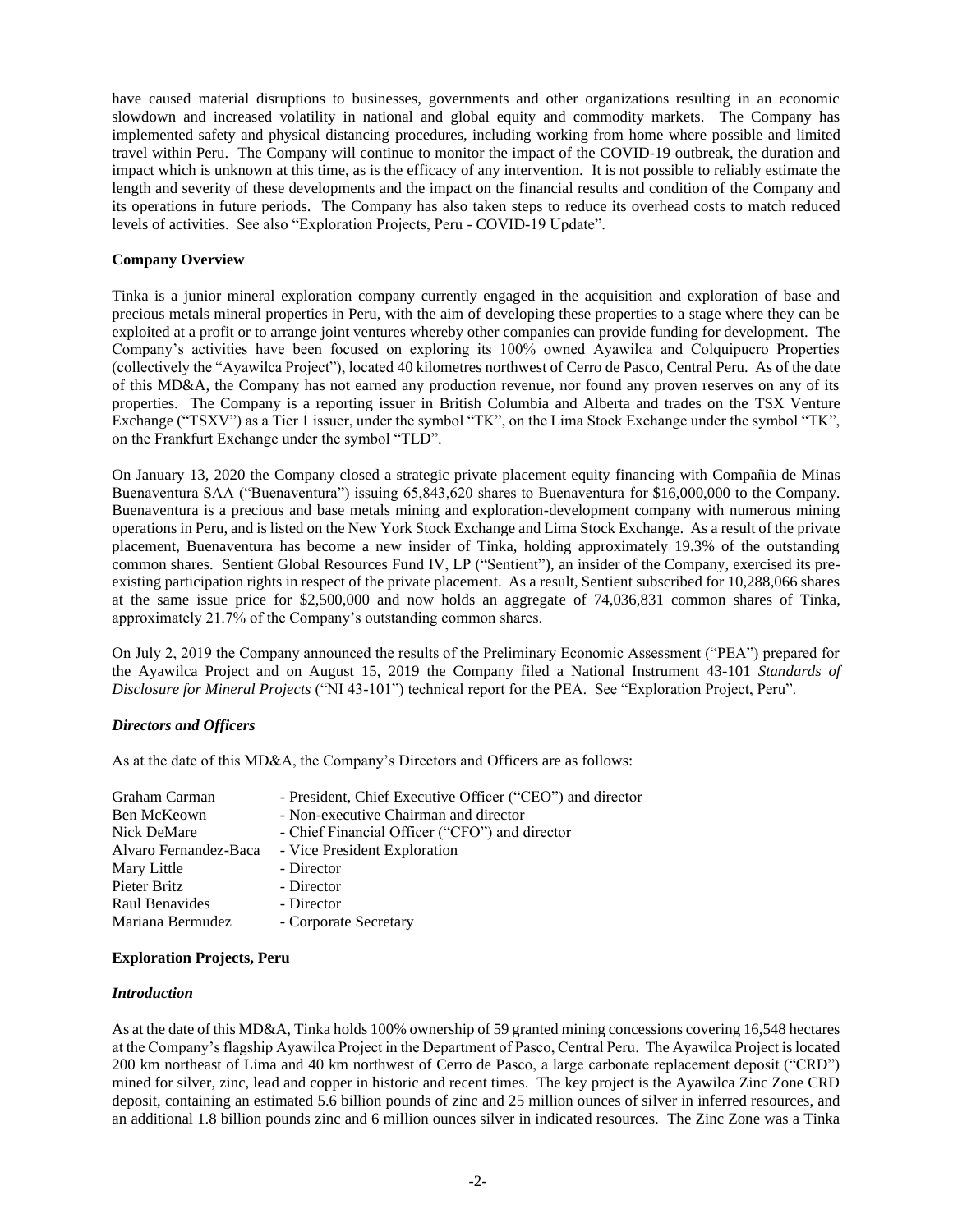discovery, a "blind" deposit with no surface exposure, covering a surface footprint of approximately  $2 \text{ km}^2$  and occurring at a depth of between 120 metres to 450 metres. The Zinc Zone is believed to have the form and grade to be amenable to bulk underground mining. The deposit remains open down-dip to the west, while several targets remain untested along strike including to the south.

The Ayawilca Project also hosts a significant silver deposit, Colquipucro ("Colqui Silver Zone"), located 2 km north of the Zinc Zone. Colquipucro is a disseminated, silver oxide deposit hosted by quartz sandstones occurring from surface to a depth of at least 100 metres and is potentially open pittable. The Colqui Silver Zone contains an estimated 14 million ounces of silver in indicated resources and 13 million ounces in inferred resources. The deposit remains open down-dip to the west.

The Ayawilca Project also hosts a Tin Zone resource, a separate deposit to the Zinc Zone with a different style of mineralization (pyrrhotite-rich with disseminated cassiterite containing negligible zinc). The Tin Zone generally occurs underneath the Zinc Zone in a lower part of the limestone stratigraphy, typically between 300 metres and 500 metres from surface. Tin is a high value base metal used in solders and alloys and in the high-tech industry.

# *COVID-19 Update*

The government of Peru enforced a state of emergency throughout the country on March 15, 2020 which continues in place at the time of writing. The pandemic has had a significant impact on public health, and Peru now ranks 7th in the world in the number of COVID-19 cases by country. While the countrywide quarantine was lifted on July 1, 2020 several regions within the country have been kept in quarantine due to the climbing infection rates. Mining is one of the key sectors of the Peruvian economy and most mines restarted during July 2020, although some have needed to shut again due to significant COVID-19 outbreaks at their camps.

Tinka submitted its COVID-19 health and monitoring protocol to the Ministry of Health, and we are now preparing to commence our 2020 drill program at Ayawilca. Tinka's community relations officers have been in regular contact with the local communities in recent weeks, and the Company has the agreements in place to commence the program.

From the start of May 2020, in response to the COVID-19 pandemic and as a result of reduced field activities, the Company implemented cost saving measures including the implementation of a temporary reduction of fees to the Directors, CEO, VP Exploration and other senior management of the Company in Peru.

# *Work Program for 2020*

# *Drilling*

Following the delays caused by COVID-19, the Company is preparing to commence a 7,000 metre, 3-rig drill program of both infill and step-out holes at Ayawilca targeting a start date at the beginning of September 2020. The focus of this program will be to drill test extensions of high-grade zinc-silver mineralization at West Ayawilca (Zinc Zone), as well as extensions of the silver mineralization at the Colqui Silver Zone. At both areas, it is believed extensions of the known mineralization potentially lie adjacent to and in the footwall of the Colquipucro Fault, an important northnorthwest trending fault which runs parallel to the main trend of the mineralization at Ayawilca.

In addition to step-out holes, several infill holes are planned at West Ayawilca targeting the conversion of inferred resources to indicated resources. A resource update will be anticipated once the 2020 drill program has been completed.

# *Permitting*

Additional permitting is required to extend the current permit area over new target areas (including the Far South areas). This work requires the input from independent consultants and is ongoing.

# *New Opportunities*

The Company continues to review new opportunities in Peru outside of the Ayawilca Project. Tinka has recently staked 4 mining concession applications for 2,800 hectares at three separate target areas in central Peru, considered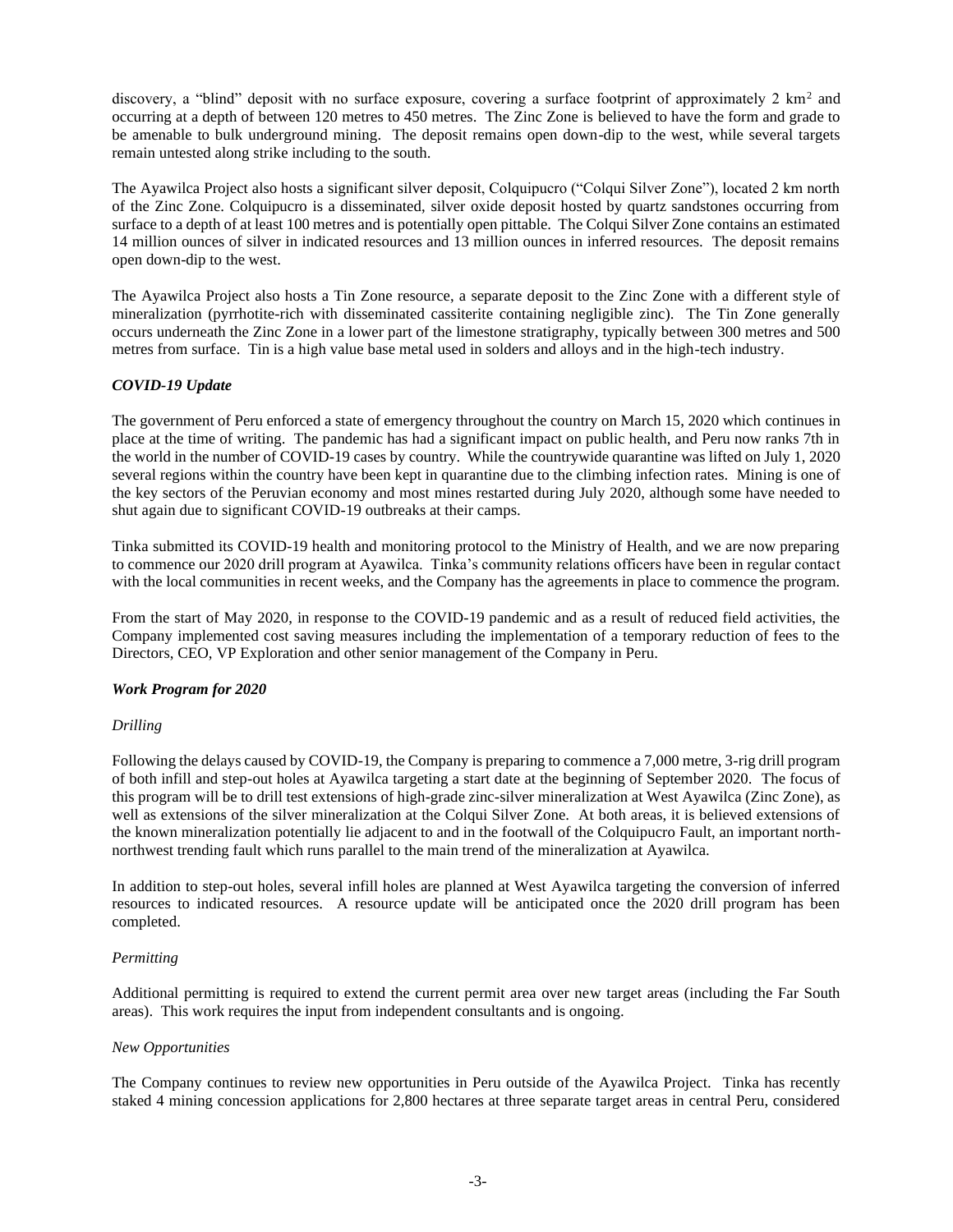prospective for gold-silver and/or base metals. More information will be provided on these new properties once they have been assessed by field crews.

# *Preliminary Economic Assessment - 2019*

A PEA for the Zinc Zone only was released July 2, 2019. The PEA provided an initial economic study for an underground ramp-access mine development of the Zinc Zone deposit using room and pillar and post pillar mining at a throughput of 5,000 tonnes per day. The Tin Zone and the Colquipucro Silver Zone were not considered. The PEA was prepared in accordance with NI 43-101 by Amec Foster Wheeler Peru S.A. ("Wood") as principal consultant, Transmin Metallurgical Consultants, and Roscoe Postle Associates Inc. ("RPA"). We encourage readers to review the full NI 43-101 technical report which was filed on August 15, 2019, and can be downloaded under the Company's profile on [www.sedar.com](http://www.sedar.com/) or from the Company's websit[e here.](https://www.tinkaresources.com/assets/docs/reports/Tinka%20Ayawilca%20TR%20Final.pdf) The Report is titled *"Ayawilca Polymetallic Project, Department of Pasco, Central Peru - NI 43-101 Technical Report"*.

Key highlights of the PEA include:

- 1. After-tax net present value "(NPV")<sub>8%</sub> of US \$363 million and pre-tax NPV<sub>8%</sub> of US \$609 million for the Ayawilca Zinc Zone (using metal prices of US \$1.20/lb zinc, US \$18/oz silver, and US \$0.95/lb lead at an NSR cut-off of US \$ 65 per tonne).
- 2. Initial Capex of US \$262 million with after-tax IRR of 27.1% and pre-tax IRR of 37.2%.
- 3. A 21-year mine life with life of mine ("LOM") head grades of 6.05% zinc, 18.3 g/t silver and 0.25% lead.
- 4. Average annual production of approximately 101,000 tonnes of zinc recovered in concentrate and approximately 906,000 ounces of silver in a silver-lead concentrate.
- 5. PEA mine plan extracted 72% of the base case Indicated Mineral Resources and 66% of the base case Inferred Mineral Resources.
- 6. Leverage to zinc price: 20% increase in zinc price increases after-tax NPV8% to US \$606 million.
- 7. Indium, while occurring in high concentrations in the zinc concentrate, was not considered a payable metal in the PEA with the exception of a reduced treatment charge assumption in concentrates shipped to Asia.

Note: The PEA is preliminary in nature and includes inferred mineral resources that are considered too speculative geologically to have the economic considerations applied to them that would enable them to be categorized as mineral reserves, and there is no certainty that the PEA will be realized. Mineral resources are not mineral reserves and do not have demonstrated economic viability.

| <b>PEA Financial Summary</b>                       | Pre-tax          | After-tax        |
|----------------------------------------------------|------------------|------------------|
| NPV (8% discount rate)                             | US \$609,000,000 | US \$363,000,000 |
| Internal Rate of Return ("IRR")                    | 37.2%            | 27.1%            |
| Payback period                                     | 2.2 years        | 3.1 years        |
| Pre-production capital expenditure $(Capex)^{(1)}$ |                  | US \$261,900,000 |
| <b>Sustaining Capex</b>                            |                  | US \$144,600,000 |
| <b>LOM</b> Capex                                   |                  | US \$406,500,000 |
| Closure Cost (5.0% of LOM Capex)                   |                  | US \$20,300,000  |

### **Table 1. Summary of PEA Results**

Notes: (1) Includes contingencies of US \$45,000,000.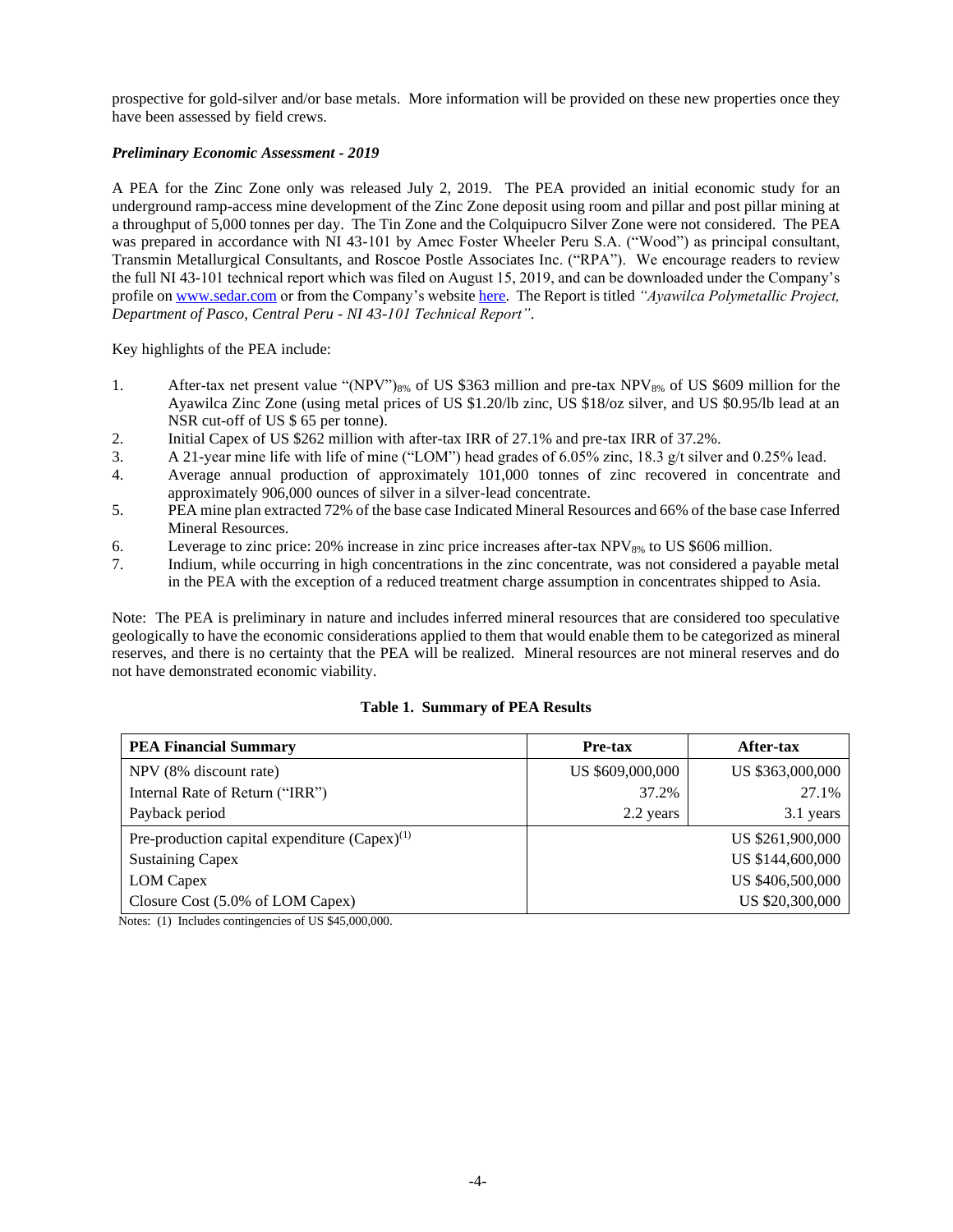| <b>PEA Operating Summary</b>                               |                    |
|------------------------------------------------------------|--------------------|
| Processing plant throughput                                | 5,000 t/day        |
| Average annual zinc concentrate production                 | 201,500 dmt/year   |
| Average annual lead-silver concentrate production          | $7,570$ dmt/year   |
| Average annual silver in lead concentrate                  | 905,700 oz/year    |
| Net Smelter Return ("NSR") from zinc and lead concentrates | US \$4,002,000,000 |
| Mining costs                                               | US \$36.66/t       |
| Processing costs                                           | US $$6.44/t$       |
| General and administration costs                           | US \$5.48/t        |
| Total Operating Costs (Opex)                               | US \$48.57/t       |
| Notes: $dmt = dry$ metric tonne                            |                    |

| <b>PEA Metal Prices, Cut-off, and Other Assumptions</b> | <b>Input value</b> |
|---------------------------------------------------------|--------------------|
| Zinc Price                                              | US \$1.20/lb       |
| Lead Price                                              | US \$0.95/lb       |
| <b>Silver Price</b>                                     | <b>US \$18/oz</b>  |
| NSR Cut-off value                                       | <b>US \$65/t</b>   |
| Total material processed (LOM)                          | 38,200,000 tonnes  |
| Mine Life                                               | $21.1$ years       |

# *Metallurgical Testwork*

On June 5, 2019, the Company announced locked cycle flotation metallurgical test results on composite zinc sulphide samples from Ayawilca. The metallurgical test program was carried out by XPS Consulting and Testwork Services, Ontario, under the project supervision of Transmin Metallurgical Consultants, Lima.

Key highlights of the metallurgical test program included:

- 1. A flowsheet using a standard flotation process for the zinc mineralization at West and South Ayawilca was successfully developed.
- 2. Testwork demonstrated that zinc recoveries of 92% at a zinc concentrate grade of 50% can be consistently achieved. Two locked cycle tests were carried out on two different styles of mineralization (a pyrite rich composite sample, and a low pyrite - high silica composite sample, respectively), with both tests producing similar zinc concentrate grade characteristics and zinc recoveries.
- 3. Potentially deleterious elements in the zinc concentrates (including silica, manganese, cadmium, mercury, and arsenic) are well below standard smelter penalty levels. A small penalty is anticipated for iron content in the concentrate.

### *Mineral Resources at the Ayawilca Project*

The current resources at the Ayawilca Project, as estimated by RPA of Toronto, Canada, are highlighted in the following tables. The Mineral Resources for the Zinc Zone (Tables 2 to 4) and Tin Zone (Table 5) have an effective date of November 26, 2018. The Colquipucro Silver Zone resource estimate has an effective date of May 25, 2016 (Table 6).

| Sensitivities at various cut-on grades |                        |                      |             |             |                        |                        |  |  |
|----------------------------------------|------------------------|----------------------|-------------|-------------|------------------------|------------------------|--|--|
| <b>NSR</b><br>\$/t Cut-off             | <b>Tonnage</b><br>(Mt) | ZnEq<br>$(\%$ grade) | Zinc<br>(%) | Lead<br>(%) | <b>Indium</b><br>(g/t) | <b>Silver</b><br>(g/t) |  |  |
| 40                                     | 13.6                   | 7.4                  | 6.3         | 0.16        |                        |                        |  |  |
| 50                                     | 12.4                   | 7.9                  | 0.7         | 0.17        | 80                     |                        |  |  |
| 55                                     | 11.7                   | 8.1                  | 6.9         | 0.16        | 84                     | 15                     |  |  |
| 60                                     | 10.8                   | 8.5                  | 70          | 0.16        | 89                     | 10                     |  |  |

| Table 2 - Ayawilca Deposit Indicated Mineral Resource - Zinc Zone as of November 26, 2018 |  |
|-------------------------------------------------------------------------------------------|--|
| Sensitivities at various cut-off grades                                                   |  |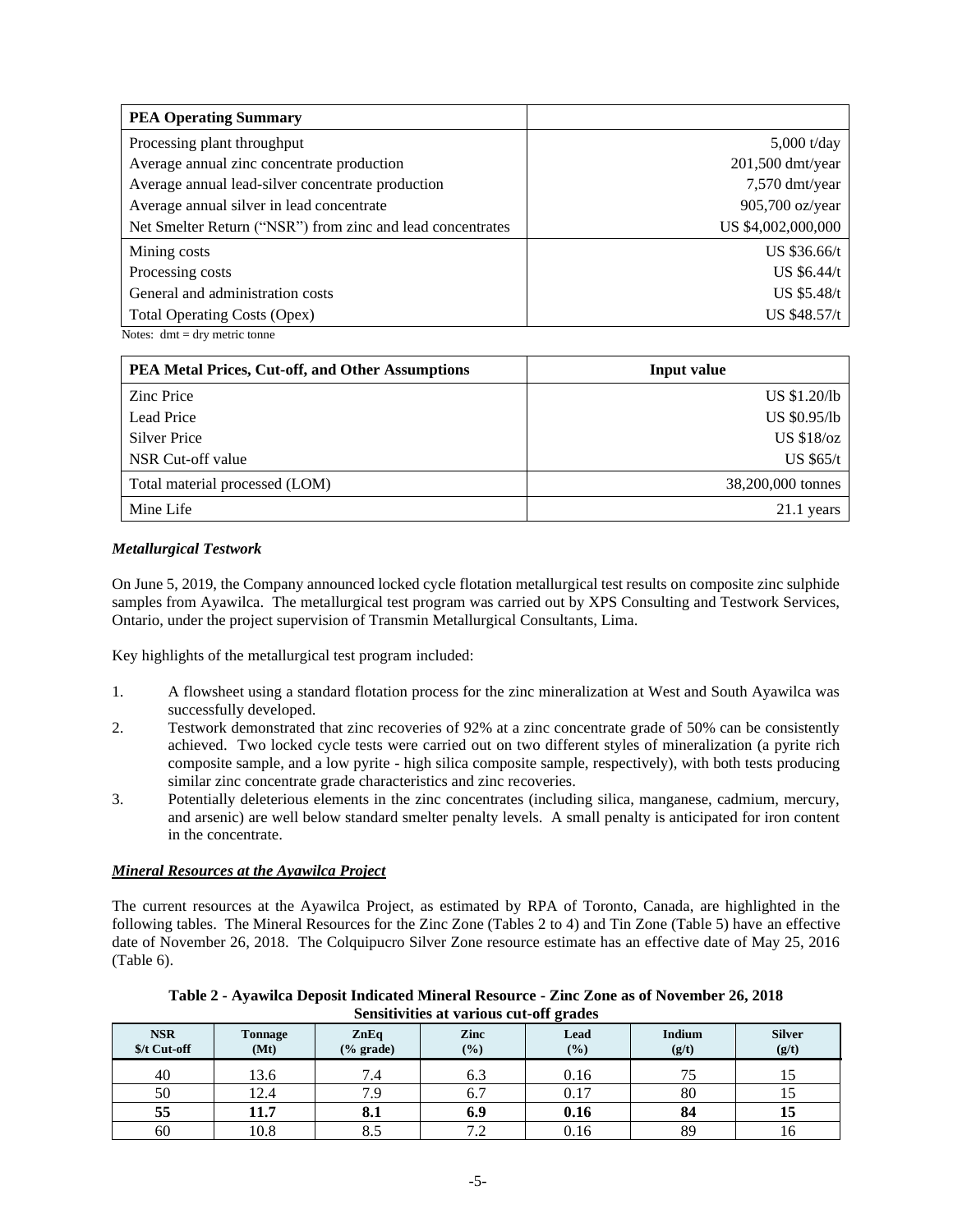| <b>NSR</b><br>\$/t Cut-off | <b>Tonnage</b><br>(Mt) | ZnEq<br>$(\%$ grade) | Zinc<br>(9/0)            | Lead<br>(9/0) | Indium<br>(g/t) | <b>Silver</b><br>(g/t)   |
|----------------------------|------------------------|----------------------|--------------------------|---------------|-----------------|--------------------------|
| 70                         | 9.4                    | ــ                   | $\overline{ }$<br>-<br>. | 15<br>V. LJ   | QQ              | 10                       |
| 80                         | L                      | 10.0                 | —…                       | - -<br>U. I J |                 | $\overline{\phantom{0}}$ |

Notes:

1. Base case highlighted with **bold** text.

2. See Table 4 for notes.

### **Table 3 - Ayawilca Deposit Inferred Mineral Resources - Zinc Zone as of November 26, 2018 Sensitivities at various cut-off grades**

| <b>NSR</b><br>\$/t Cut-off | <b>Tonnage</b><br>(Mt) | ZnEq<br>$(\%$ grade) | Zinc<br>(%) | Lead<br>$(\%)$ | Indium<br>(g/t) | <b>Silver</b><br>(g/t) |
|----------------------------|------------------------|----------------------|-------------|----------------|-----------------|------------------------|
| 40                         | 52.7                   | 6.2                  | 5.2         | 0.24           | 60              | 7                      |
| 50                         | 48.1                   | 6.5                  | 5.4         | 0.24           | 64              |                        |
| 55                         | 45.0                   | 6.7                  | 5.6         | 0.23           | 67              | 17                     |
| 60                         | 41.5                   | 7.0                  | 5.8         | 0.23           | 70              | 18                     |
| 70                         | 33.9                   | 7.6                  | 6.4         | 0.22           | 78              | 18                     |
| 80                         | 26.9                   | 8.3                  | 6.9         | 0.22           | 86              | 20                     |

Notes:

1. Base case highlighted with **bold** text.

2. See Table 4 for notes.

#### **Table 4 - Zinc Zone Mineral Resources Base Case at Ayawilca by Area As of November 26, 2018**

| Area                   | <b>Tonnage</b><br>(Mt) | ZnEq<br>$($ %) | Zn<br>(%) | <b>Pb</b><br>(%) | In    | Ag    | Zn<br>(Mlb) | <b>Ph</b><br>(Mlb) | In    | Ag<br>(Moz) |
|------------------------|------------------------|----------------|-----------|------------------|-------|-------|-------------|--------------------|-------|-------------|
|                        |                        |                |           |                  | (g/t) | (g/t) |             |                    | (kg)  |             |
| Indicated              |                        |                |           |                  |       |       |             |                    |       |             |
| West                   | 7.8                    | 7.7            | 6.5       | 0.20             | 72    | 15    | 1,126       | 35                 | 561   | 3.9         |
| South                  | 3.9                    | 9.1            | 7.6       | 0.09             | 108   | 16    | 652         | 8                  | 422   | 2.0         |
| <b>Total Indicated</b> | 11.7                   | 8.1            | 6.9       | 0.16             | 84    | 15    | 1,778       | 42                 | 983   | 5.8         |
| <b>Inferred</b>        |                        |                |           |                  |       |       |             |                    |       |             |
| West                   | 5.0                    | 7.1            | 6.4       | 0.27             | 34    | 17    | 699         | 30                 | 170   | 2.8         |
| Central                | 18.6                   | 5.6            | 4.6       | 0.23             | 62    | 12    | 1,884       | 95                 | 1,153 | 7.5         |
| East                   | 11.3                   | 5.9            | 5.0       | 0.18             | 56    | 14    | 1,238       | 44                 | 633   | 5.0         |
| South                  | 10.2                   | 9.6            | 7.9       | 0.27             | 103   | 30    | 1,764       | 61                 | 1,047 | 9.9         |
| <b>Total Inferred</b>  | 45.0                   | 6.7            | 5.6       | 0.23             | 67    | 17    | 5,585       | 230                | 3,003 | 25.2        |

Notes:

1. The Qualified Person for the estimate is Ms. Dorota El Rassi, P.Eng., an RPA employee. Mineral Resources have an effective date of November 26, 2018.

2. Mineral Resources are reported using the 2014 CIM Definition Standards. Mineral Resources that are not Mineral Reserves do not have demonstrated economic viability.

3. Mineral Resources are reported above a cut-off grade of US \$55 per tonne NSR value.

4. The NSR value was based on estimated metallurgical recoveries, assumed metal prices and smelter terms, which include payable factors, treatment charges, penalties, and refining charges. Metal price assumptions were: US \$1.15/lb Zn, US \$300/kg In, US \$15/oz Ag, and US\$1.00/lb Pb. Metal recovery assumptions were: 90% Zn, 75% In, 60% Ag, and 75% Pb. The NSR value for each block was calculated using the following NSR factors: US \$15.34 per % Zn, US\$ 4.70 per % Pb, US \$0.18 per gram In, and US \$0.22 per gram Ag.

5. The NSR value was calculated using the following formula:

 $NSR = Zn(\%)^*US \$15.34 + Pb(\%)^*US \$4.70 + In(g/t)*US \$0.18 + Ag(g/t)*US \$0.22$ 6. The ZnEq value was calculated using the following formula:  $ZnEq = NSR/US$  \$15.34

7. Numbers may not add due to rounding.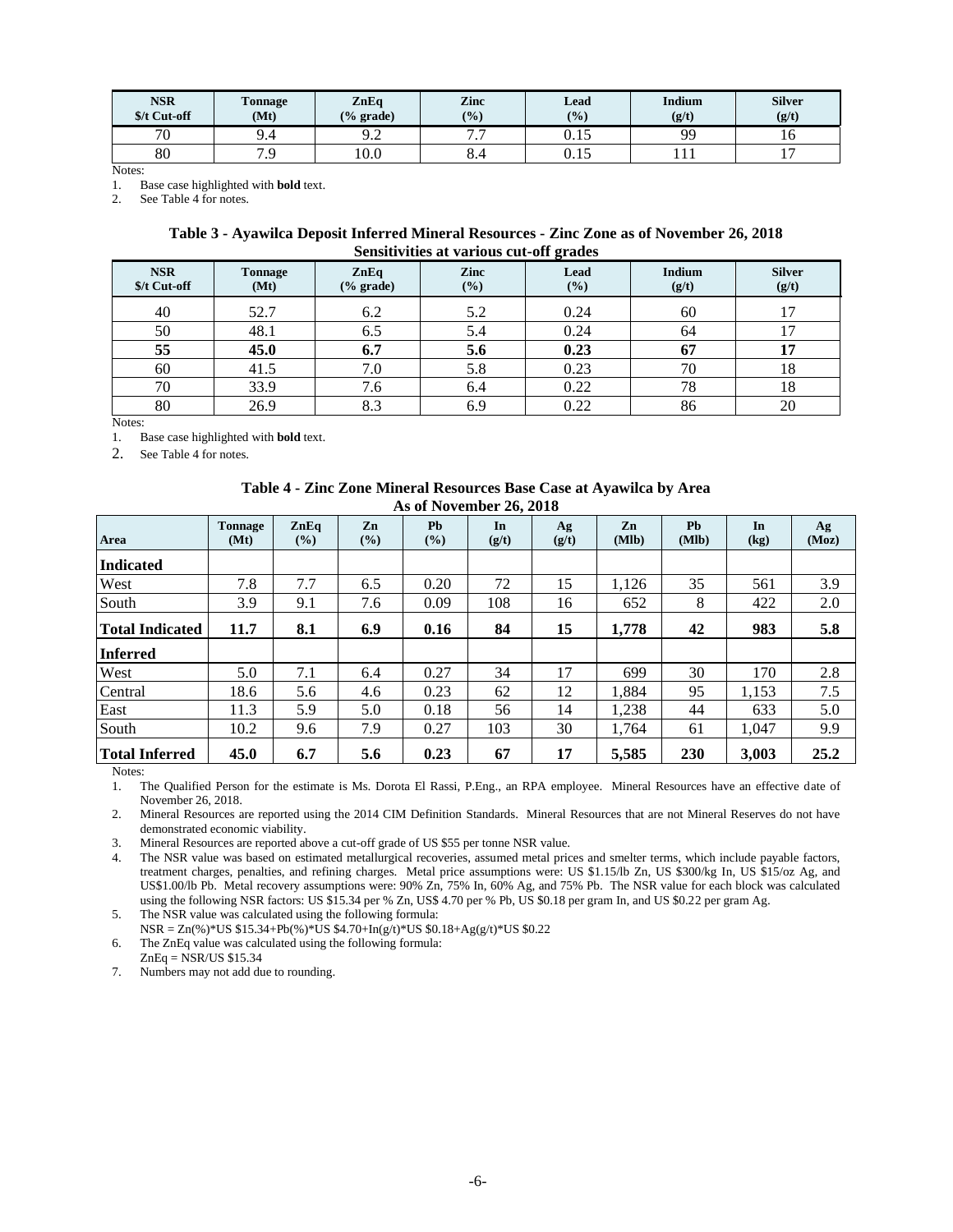| Table 5 - Tin Zone Inferred Mineral Resources at Ayawilca Deposit |  |
|-------------------------------------------------------------------|--|
| As of November 26, 2018                                           |  |

|                  | <b>Tonnage</b> | <b>SnEq</b> | Sn              | Cu   | Ag    | Sn    | Сu    | Ag    |
|------------------|----------------|-------------|-----------------|------|-------|-------|-------|-------|
|                  | (Mt)           | $(\%f)$     | $(\frac{6}{6})$ | (%)  | (g/t) | (Mlb) | (Mlb) | (Moz) |
| <b>Tin Zones</b> | 14.5           | 0.70        | 0.63            | 0.21 | 18    | 201   | 67    |       |

**Notes:**

1. The Qualified Person for the estimate is Ms. Dorota El Rassi, P.Eng., an RPA employee. Mineral Resources have an effective date of November 26, 2018 CIM definitions were followed for Mineral Resources.

2. Mineral Resources are reported using the 2014 CIM Definition Standards. Mineral Resources that are not Mineral Reserves do not have demonstrated economic viability.

3. Mineral Resources are reported above a cut-off grade of US \$55 per tonne NSR value.

4. The NSR value was based on estimated metallurgical recoveries, assumed metal prices and smelter terms, which include payable factors, treatment charges, penalties, and refining charges. Metal price assumptions were: US \$9.00/lb Sn, US \$2.85/lb Cu, and US \$15/oz Ag. Metal recovery assumptions were: 86% Sn, 75% Cu, and 60% Ag. The NSR value for each block was calculated using the following NSR factors: US \$155.21 per % Sn, US \$37.59 per % Cu, and US \$0.22 per gram Ag.

5. The NSR value was calculated using the following formula:  $U\overline{S}$ SNSR = Sn(%)\*US \$155.21+Cu(%)\*US \$37.59+Ag(g/t)\*US \$0.22

6. The SnEq value was calculated using the following formula: SnEq = NSR/US \$155.21

7. Numbers may not add due to rounding.

**Table 6 - Mineral Resource Estimate, Colquipucro Silver Zone As of May 25, 2016**

| <b>Zone and Confidence Classification</b> | <b>Tonnage</b><br>(Mt) | Ag<br>(g/t) | <b>Contained Ag</b><br>(Moz) |
|-------------------------------------------|------------------------|-------------|------------------------------|
| Indicated                                 |                        |             |                              |
| <b>High Grade Lenses</b>                  | 2.9                    | 112         | 10.4                         |
| Low Grade Halo                            | 4.5                    | 27          | 3.9                          |
| <b>Total Indicated</b>                    | 7.4                    | 60          | 14.3                         |
| <i>Inferred</i>                           |                        |             |                              |
| <b>High Grade Lenses</b>                  | 2.2                    | 105         | 7.5                          |
| Low Grade Halo                            | 6.2                    | 28          | 5.7                          |
| <b>Total Inferred</b>                     | 8.5                    | 48          | 13.2                         |

**Notes:**

1. The Qualified Person for the estimate is Ms. Dorota El Rassi, P.Eng., an RPA employee. Mineral Resources have an effective date of May 25, 2016.

2. Mineral Resources are reported using the 2014 CIM Definition Standards. Mineral Resources that are not Mineral Reserves do not have demonstrated economic viability.

3. Mineral Resources are reported within a preliminary pit-shell and above a reporting cut-off grade of 15 g/t Ag for the Low-Grade Halo and 60 g/t Ag for the High-Grade Lenses.

4. The cut-off grade is based on a silver price of US\$24/oz Ag.<br>5. Numbers may not add due to rounding

Numbers may not add due to rounding.

#### *Ayawilca Project - Geology*

Zinc mineralization at Ayawilca is predominantly hosted by the Pucará Group limestone, a gently dipping limestone unit 150 to 250 m thick of Triassic-Jurassic age, which does not outcrop in the area of the Zinc Zone. The Pucará limestone is brecciated in the vicinity of the mineralization. The lower contact of the Pucará limestone is a low-angle east-dipping thrust fault, beneath which lies Excelsior Group metamorphosed sediments or "phyllite" of Paleozoic age. Pucará limestone is overlain by Goyllarisguizga ("Goyllar") sandstones and siltstones 120 to 200 metres thick of Cretaceous age, which outcrop extensively above the resource area and are gently east dipping. Goyllar sandstones host a minor component of the Zinc Zone resource near the contact with limestone. The sandstone acted as a "seal" to the mineralization, one of the reasons as to why Ayawilca was not discovered until recent times. Mineralization is believed to be associated with Tertiary intrusions which post-date uplift and folding of the sedimentary sequence.

The Colquipucro Fault, a north-northwest trending steep-dipping fault system on the western side of the deposit appears to control high-grade zinc mineralization at the West and South Ayawilca areas. Low-angle thrust faults acted as conduits for both the tin and zinc mineralization, both at the phyllite-limestone contact and within the limestone. An anticlinal fold hinge, which runs parallel to the Colquipucro Fault, appears to be have concentrated the high-grade zinc zones at South Ayawilca.

Zinc mineralization occurs as sulphide "mantos" typically 5 to 30 m thick and up to 50 m thick. At West and South Ayawilca mantos are stacked on top of each other to form thick almost continuous zones with vertical thicknesses of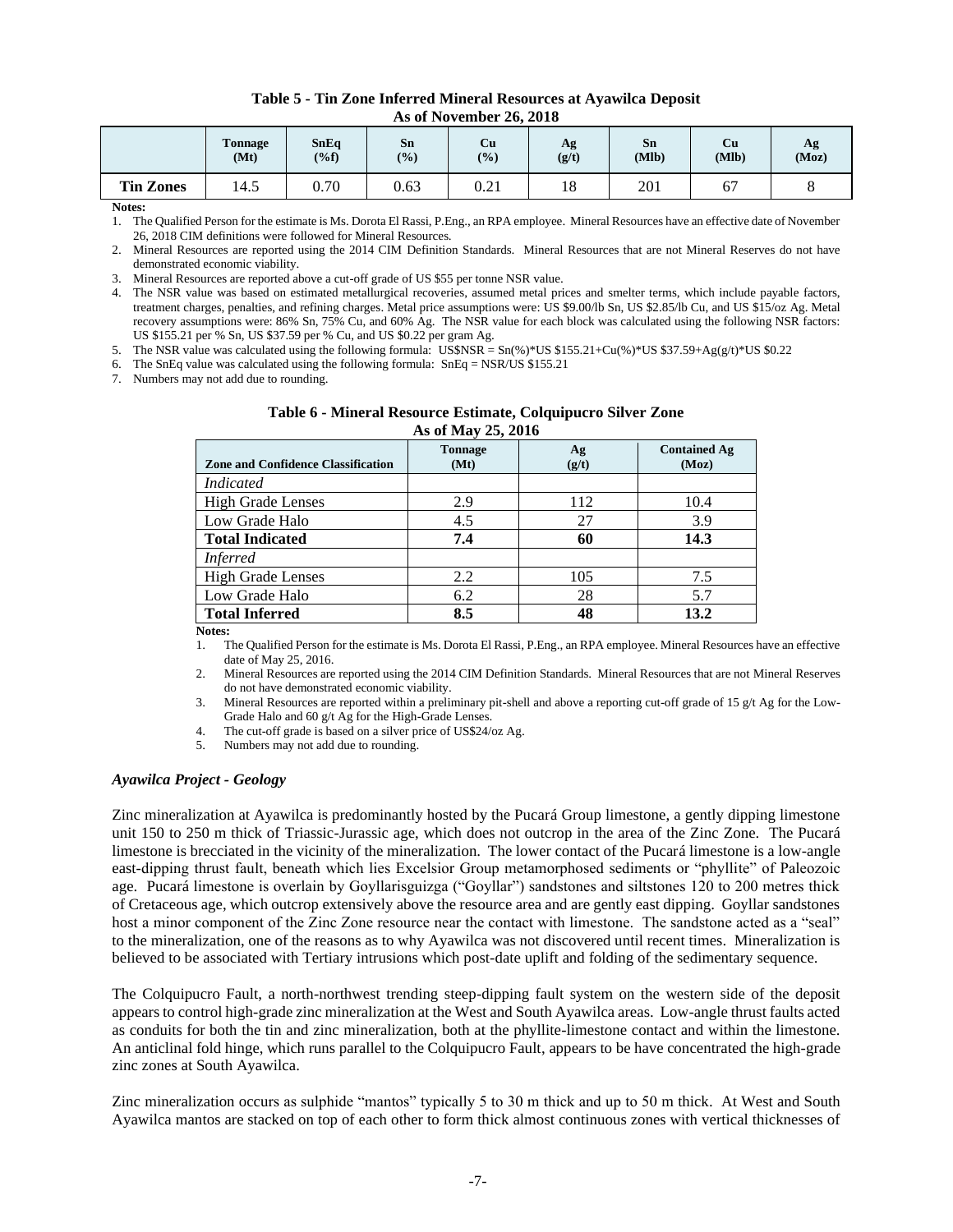100 to 150 m. Zinc mantos at Central and East Ayawilca are typically narrower, with individual mantos horizontally continuous over hundreds of metres. Zinc mineralization occurs as iron-rich sphalerite ("marmatite") accompanied by low-iron sphalerite, pyrite, magnetite with minor pyrrhotite, galena, arsenopyrite, and chalcopyrite, together with chlorite, clay, siderite, and quartz.

The Colqui Silver Zone was mined at a small scale in historic times for lead and silver. Mineralization is hosted by Goyllar sandstones and occurs in both a disseminated and fracture hosted form. All mineralization at Colqui is oxidised, associated with iron oxides and/or manganese oxides. Silver mineralization occurs from surface to a depth of about 100 metres.

The Tin Zone mineralization predates and is physically separated from the Zinc Zone mineralization. The tin mineralization typically forms flat-lying sulphide mantos between 5 and 20 metres thick at the contact of the limestone and phyllite. The tin-bearing mantos consist of pyrrhotite rich sulphides with lesser quartz, chlorite, cassiterite, pyrite, and chalcopyrite. Quartz stockworks in the phyllite can also host tin mineralization.

# **Qualified Persons**

The qualified person for the Company's projects, Dr. Graham Carman, President and CEO of the Company and a Fellow of the Australasian Institute of Mining and Metallurgy ("FAUSIMM"), has reviewed and verified the technical information in this MD&A and is responsible for other technical information (information not directly related to the Mineral Resource Estimate or the PEA) in this MD&A.

The Mineral Resources disclosed in this MD&A have been estimated by Mrs. Dorota El Rassi, P.Eng., of Roscoe Postle Associates Inc. (RPA). Mrs. El Rassi is a Qualified Persons as defined in NI 43-101 and independent of Tinka.

Mr. William Colquhoun, Principal Metallurgical Consultant with Amec Foster Wheeler (Peru) S.A., a Wood company, a Qualified Person as defined in NI 43-101 and independent of Tinka, is responsible for the results of the PEA contained in this MD&A.

Mr. Edwin Peralta, P.E., a Senior Engineer with Wood Mining and Metals USA, a Qualified Person under NI 43-101 and independent of Tinka, is also responsible for the results of the PEA in this MD&A.

Mr. Adam Johnson, FAUSIMM (CP)., Chief Metallurgist with Transmin Metallurgical Consultants (Peru), a Qualified Person under NI 43-101 and independent of Tinka, is responsible for the metallurgical assumptions of the PEA in this MD&A.

# **Selected Financial Data**

The following selected financial information is derived from the unaudited condensed consolidated interim financial statements of the Company.

|                                      | <b>Fiscal 2020</b>           |                        |                       | Fiscal 2019             |                              |                              |                 | Fiscal 2018             |
|--------------------------------------|------------------------------|------------------------|-----------------------|-------------------------|------------------------------|------------------------------|-----------------|-------------------------|
|                                      | <b>Jun. 30</b><br>2020<br>\$ | <b>Mar. 31</b><br>2020 | Dec. 31<br>2019<br>\$ | <b>Sept. 30</b><br>2019 | <b>Jun. 30</b><br>2019<br>\$ | <b>Mar. 31</b><br>2019<br>\$ | Dec. 31<br>2018 | <b>Sept. 30</b><br>2018 |
| <b>Operations:</b>                   |                              |                        |                       |                         |                              |                              |                 |                         |
| Revenues                             | Nil                          | Nil                    | Nil                   | Nil                     | Nil                          | Nil                          | Nil             | Nil                     |
| <b>Expenses</b>                      | (424, 330)                   | (1,747,654)            | (464,799)             | (436,942)               | (623,770)                    | (764, 907)                   | (941, 612)      | (880, 642)              |
| Other items                          | (567.189)                    | 933,211                | 8,320                 | 105,579                 | (24,910)                     | (76, 182)                    | 316,742         | (4,758)                 |
| Net loss and<br>comprehensive loss   | (991, 519)                   | (814, 443)             | (456, 479)            | (331, 363)              | (648, 680)                   | (841.089)                    | (624, 870)      | (885, 400)              |
| Loss per share<br>-basic and diluted | (0.00)                       | (0.00)                 | (0.00)                | (0.01)                  | (0.00)                       | (0.00)                       | (0.00)          | (0.01)                  |
| Dividends per share                  | Nil                          | Nil                    | Nil                   | Nil                     | Nil                          | Nil                          | Nil             | Nil                     |
| <b>Balance Sheet:</b>                |                              |                        |                       |                         |                              |                              |                 |                         |
| Working capital                      | 20,872,770                   | 22,355,992             | 4,441,536             | 5,945,016               | 8,350,122                    | 10,581,942                   | 12,361,332      | 13,758,538              |
| Total assets                         | 69,307,616                   | 70,211,504             | 52,067,039            | 52,808,759              | 52,696,698                   | 53,132,829                   | 53,709,448      | 53,647,845              |
| Total long-term liabilities          | Nil                          | Nil                    | Nil                   | Nil                     | Nil                          | Nil                          | Nil             | Nil                     |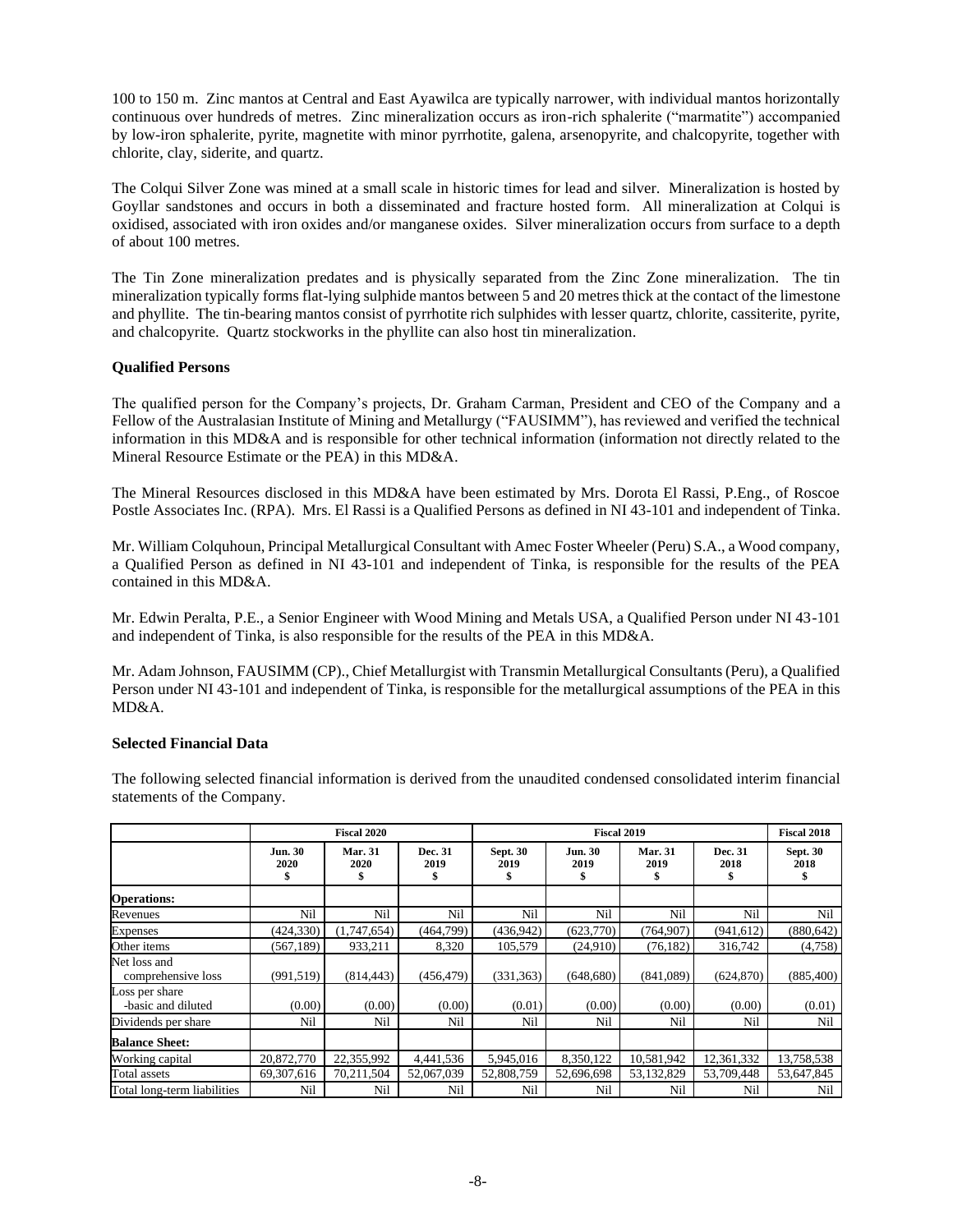# **Results of Operations**

### *Three Months Ended June 30, 2020 Compared to Three Months Ended March 31, 2020*

During the three months ended June 30, 2020 ("Q3") the Company reported a net loss of \$991,519 compared to a net loss of \$814,443 for the three months ended March 31, 2020 ("Q2"), an increase in loss of \$177,076. The overall increase in loss was primarily attributed to an increase in foreign exchange loss of \$1,451,235, when the Company recorded a \$850,211 foreign exchange gain in Q2 compared to a \$601,024 foreign exchange loss recognized in Q3, partially offset by a decrease of \$1,032,853 in share-based compensation in which the Company recognized \$1,040,580 in Q2 compared to \$7,727 in Q3 and a decrease of \$135,732 in directors and officers compensation, from \$265,088 in Q2 to \$129,356 in Q3.

*Nine Months Ended June 30, 2020 Compared to Nine Months Ended June 30, 2019*

During the nine months ended June 30, 2020 (the "2020 period"), the Company reported a net loss of \$2,262,441 compared to a net loss of \$2,114,639 for the nine months ended June 30, 2019 (the "2019 period"), an increase in loss of \$147,802. During the 2020 period the Company's expenses increased by \$306,494 in the 2020 period compared to the 2019 period. The increase was partially offset by an increase of \$204,036 in foreign exchange gain where the Company recognized a foreign exchange gain of \$225,394 in the 2020 period compared to a foreign exchange gain of \$21,358 during the 2019 period. Significant fluctuations in expenses were as follows:

- (i) during the 2020 period the Company recorded share-based compensation expense of \$1,048,307 (2019 \$743,494) on the granting and vesting of share options;
- (ii) during the 2020 period the Company incurred \$524,724 (2019 \$376,197) for directors and officers compensation of which \$130,000 (2019 - \$nil) was attributed to bonuses awarded to certain officers of the Company. See also "Transactions with Related Parties";
- (iii) legal expenses decreased by \$29,186 during the 2020 period to \$48,194 compared to \$77,380 during the 2019 period. During the 2019 period the Company incurred ongoing legal expenses relating to the listing of the Company's common shares on the Lima Stock Exchange;
- (iv) professional fees decreased by \$33,045, from \$36,292 during the 2019 period to \$3,247 during the 2020 period. The decrease was attributable to fees paid in the 2019 period to a personnel agency and services provided by the mining consultant to oversee the preparation of the PEA;
- (v) during the 2020 period the Company incurred a total of \$95,422 (2019 \$80,044) for accounting and administration. The Company incurred a total of \$47,300 (2019 - \$57,000) with Chase Management Ltd. ("Chase"), a private corporation owned by Mr. DeMare, the Company's CFO, for accounting and administrative services provided by Chase personnel, excluding Mr. DeMare. In addition, during the 2020 period the Company was also billed \$48,122 (2019 - \$23,044) for accounting services provided by a third party accounting firm in Peru;
- (vi) during the 2020 period the Company incurred \$44,404 (2019 \$107,279) for general exploration costs. The decrease reflects an increase in capitalization of certain costs to exploration and evaluation assets during the 2020 period; and
- (vii) a \$34,548 decrease in investment conferences, from \$68,349 during the 2019 period to \$33,801 during the 2020 period.

The Company holds its cash in interest bearing accounts in major financial institutions. The Company has also set aside US \$6,000,000 in deposit with its financial institution. These funds were segregated for the purpose of incurring expenditures for certain project related costs on the Company's Ayawilca Project. These funds also bear interest. Interest income is generated from the deposits and fluctuates primarily with the levels of cash on deposit. During the 2020 period the Company recorded interest income of \$148,948 compared to \$194,292 during the 2019 period, a decrease of \$45,344.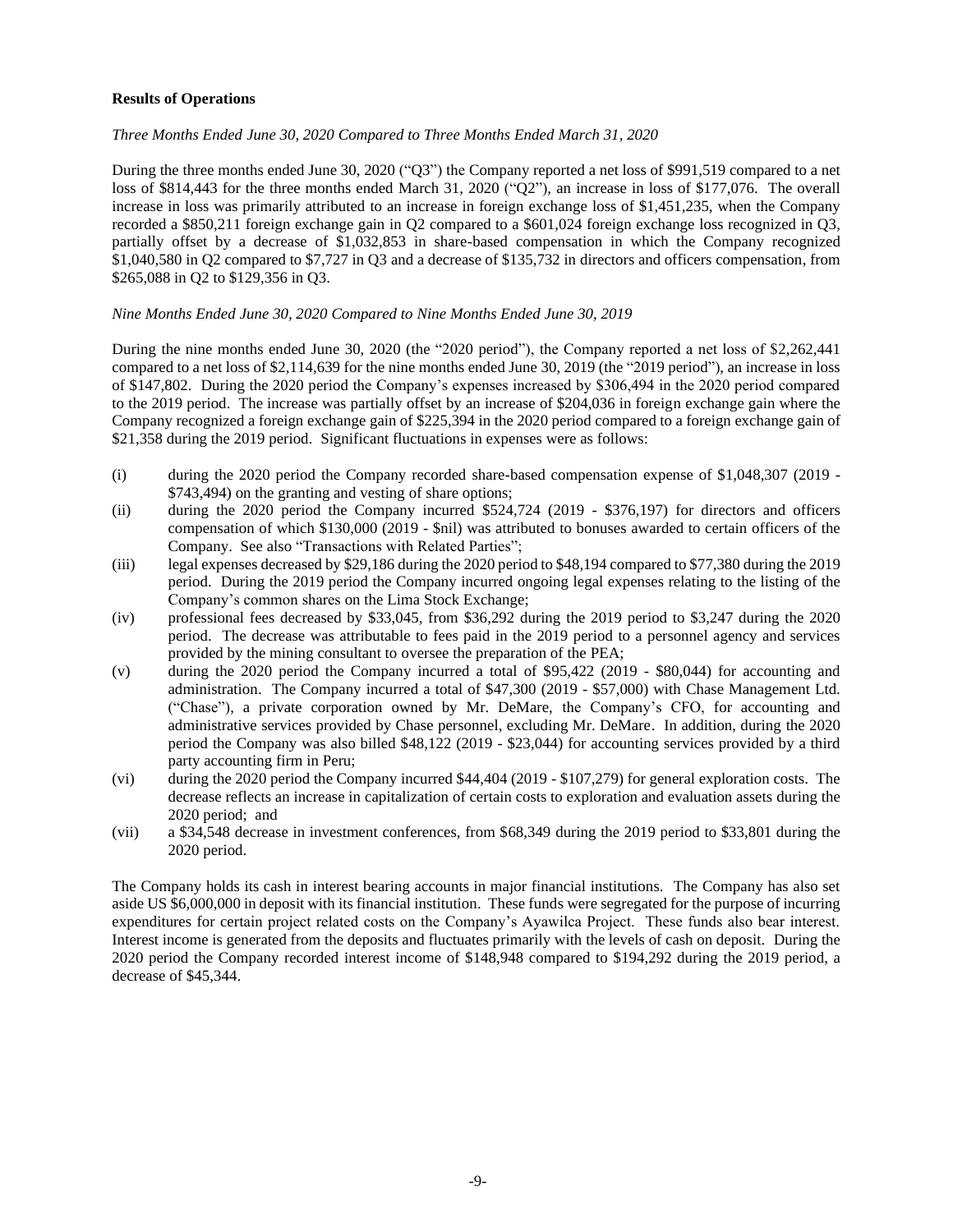The carrying costs of the Company's exploration and evaluation assets are as follows:

|             |                                          | As at June 30, 2020                                         |            | As at September 30, 2019                     |                                                |                    |  |
|-------------|------------------------------------------|-------------------------------------------------------------|------------|----------------------------------------------|------------------------------------------------|--------------------|--|
|             | <b>Acquisition</b><br><b>Costs</b><br>\$ | <b>Deferred</b><br><b>Exploration</b><br><b>Costs</b><br>\$ | Total<br>Ф | <b>Acquisition</b><br><b>Costs</b><br>ቃ<br>ъ | <b>Deferred</b><br><b>Exploration</b><br>Costs | <b>Total</b><br>\$ |  |
| Colquipucro | 402,014                                  | 8,764,285                                                   | 9,166,299  | 402.014                                      | 8.646.520                                      | 9,048,534          |  |
| Ayawilca    | 975.954                                  | 34,179,226                                                  | 35,155,180 | 975.954                                      | 32,330,409                                     | 33,306,363         |  |
| Other       |                                          | 3,681,888                                                   | 3,681,888  |                                              | 3,433,415                                      | 3,433,415          |  |
|             | 1,377,968                                | 46.625.399                                                  | 48,003,367 | 1,377,968                                    | 44.410.344                                     | 45,788,312         |  |

Exploration and evaluation activities incurred during the 2020 period and fiscal 2019 are as follows:

|                                      | Colquipucro<br>ፍ | <b>Ayawilca</b><br>\$ | Other<br>\$ | <b>Total</b><br>\$ |
|--------------------------------------|------------------|-----------------------|-------------|--------------------|
| <b>Balance at September 30, 2018</b> | 8,714,813        | 27,638,540            | 2,919,465   | 39,272,838         |
| <b>Exploration costs</b>             |                  |                       |             |                    |
| Camp costs                           |                  | 776,618               |             | 776,618            |
| Community relations                  | 298,361          | 1,599,294             |             | 1,897,655          |
| Consulting                           |                  | 88,026                |             | 88,026             |
| Depreciation                         |                  | 7,007                 |             | 7,007              |
| Drilling                             |                  | 1,009,797             |             | 1,009,797          |
| Environmental                        | 14,644           | 415,616               |             | 430,260            |
| Geological                           |                  | 533,880               |             | 533,880            |
| Metallurgical                        |                  | 205,883               |             | 205,883            |
| Modelling                            |                  | 53,474                |             | 53,474             |
| Preliminary economic assessment      |                  | 604,283               |             | 604,283            |
| Software and database management     |                  | 19,548                |             | 19,548             |
| Topography                           |                  | 1,593                 |             | 1,593              |
| Travel                               |                  | 13,558                |             | 13,558             |
| VAT incurred                         |                  |                       | 513,950     | 513,950            |
|                                      | 313,005          | 5,328,577             | 513,950     | 6,155,532          |
| <b>Acquisition costs</b>             |                  |                       |             |                    |
| Concession payments                  | 20,696           | 339,246               |             | 359,942            |
| <b>Balance at September 30, 2019</b> | 9,048,534        | 33,306,363            | 3,433,415   | 45,788,312         |
| <b>Exploration costs</b>             |                  |                       |             |                    |
| Assays                               |                  | 15,856                |             | 15,856             |
| Camp costs                           | 541              | 521,434               |             | 521,975            |
| Community relations                  | 117,224          | 603,434               |             | 720,658            |
| Consulting                           |                  | 9.009                 |             | 9.009              |
| Depreciation                         |                  | 6,735                 |             | 6,735              |
| Drilling                             |                  | 30,860                |             | 30,860             |
| Engineering                          |                  | 99,207                |             | 99,207             |
| Environmental                        |                  | 114,564               |             | 114,564            |
| Geological                           |                  | 322,929               |             | 322,929            |
| Metallurgical                        |                  | 84,556                |             | 84,556             |
| Modelling                            |                  | 37,399                |             | 37,399             |
| Topography                           |                  | 2,834                 |             | 2,834              |
| VAT incurred                         |                  |                       | 248,473     | 248,473            |
|                                      | 117,765          | 1,848,817             | 248,473     | 2,215,055          |
| <b>Balance at June 30, 2020</b>      | 9,166,299        | 35,155,180            | 3,681,888   | 48,003,367         |

During the 2020 period the Company focused on continuing exploration drilling, metallurgical test work, construction of access roads and platforms, rehabilitation of drill sites and access tracks with local communities and completion of the PEA. The Company incurred a total of \$2,215,055 (2019 - \$4,437,553) for exploration expenditures and acquisition costs, comprising \$1,848,817 (2019 - \$3,797,187) on the Ayawilca Project, \$117,765 (2019 - \$260,017)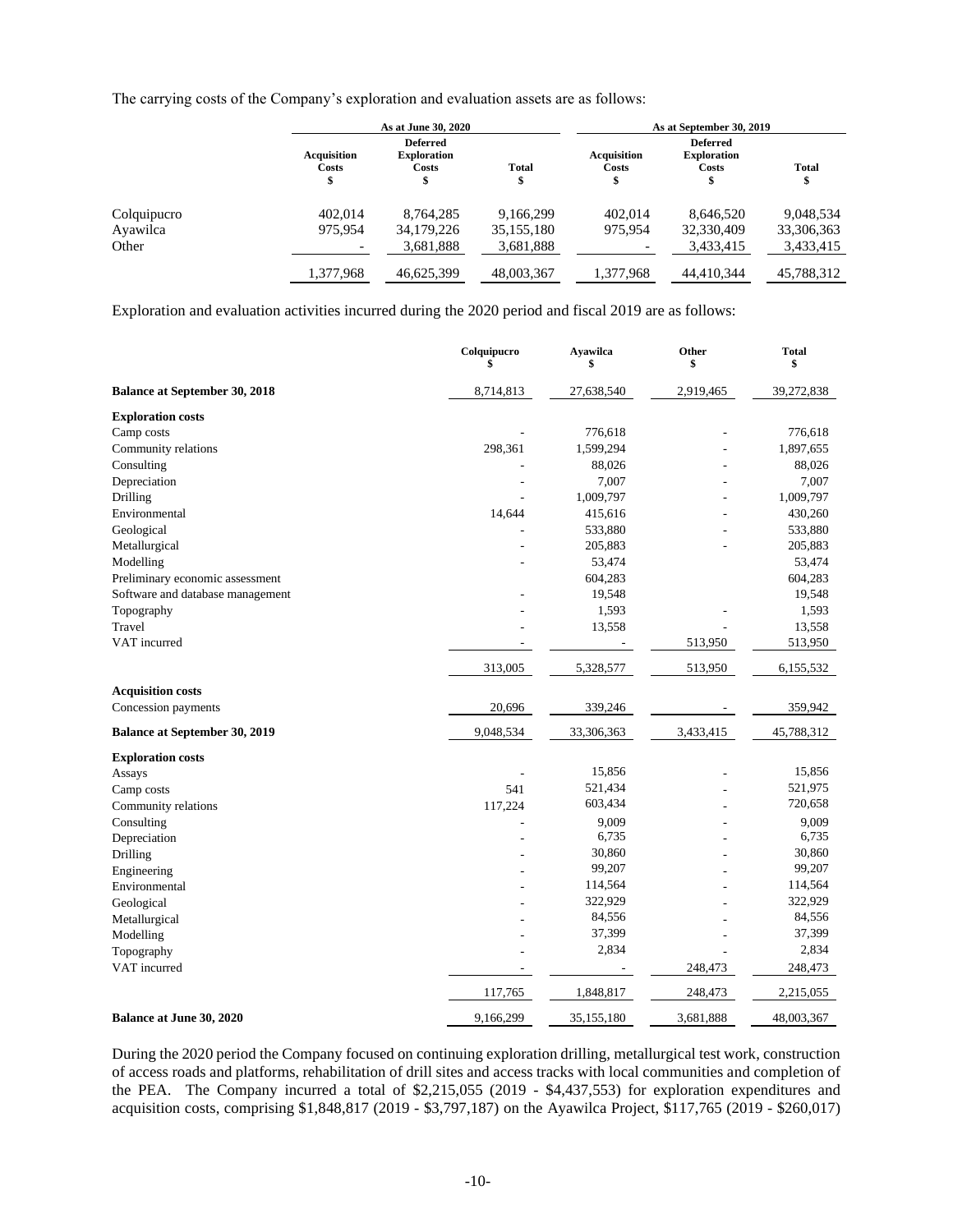on the Colquipucro Project, and \$248,473 (2019 - \$380,349) for VAT tax in Peru. See also "Exploration Projects, Peru".

# *Financings*

During the 2020 period the Company completed a non-brokered private placement financing totalling 76,131,686 common shares of the Company for \$18,500,000, and issued 65,843,620 common shares of the Company to Compania de Minas Buenaventura S.A. for \$16,000,000 and 10,288,066 common shares to Sentient Global Resources Fund IV, LP for \$2,500,000. The net proceeds from the private placement will be used for development of the Company's Ayawilca Project, further exploration, and for working capital and general corporate purposes.

During the 2019 period the Company did not conduct any equity financings. During the 2019 period the Company issued 1,942,829 common shares for gross proceeds of \$393,567 on the exercise of share options and warrants.

# **Financial Condition / Capital Resources**

The Company's ability to continue as a going concern is dependent upon the ability of the Company to obtain the necessary financing to develop properties and to establish future profitable production. To date the Company has not earned significant revenues and is considered to be in the exploration stage. The Company's operations are funded from equity financings which are dependent upon many external factors and may be difficult to impossible to secure or raise when required. As at June 30, 2020 the Company had working capital in the amount of \$20,872,770, including \$8,176,800 (US \$6,000,000) set aside by the Company for certain project related costs to be incurred on the Ayawilca Project. Management considers that the Company has sufficient funds to implement the 2020 exploration program at the Zinc Zone, advance the Ayawilca Project and maintain ongoing corporate overhead and field expenses over the next twelve months. See also "Exploration Project, Peru, Work Program for 2020 and COVID-19 Update". Exploration activities may change as a result of ongoing results and recommendations or the Company may acquire additional properties which may entail significant exploration commitments. While the Company has been successful in securing financings in the past, there is material uncertainty it will be able to do so in the future.

### **Off-Balance Sheet Arrangements**

The Company has no off-balance sheet arrangements.

# **Proposed Transactions**

The Company has no proposed transactions.

# **Critical Accounting Estimates**

The preparation of financial statements in conformity with IFRS requires management to make estimates and assumptions that affect the reported amounts of assets and liabilities and disclosure of contingent assets and liabilities at the date of the financial statements, and the reported amounts of revenues and expenditures during the reporting period. Examples of significant estimates made by management include estimating the fair values of financial instruments, valuation allowances for deferred income tax assets and assumptions used for share-based compensation. Actual results may differ from those estimates.

A detailed summary of all the Company's significant critical accounting estimates is included in Note 3 to the September 30, 2019 annual consolidated financial statements.

# **Changes in Accounting Policies**

# IFRS 16 – *Leases* ("IFRS 16")

Effective October 1, 2019, the Company adopted IFRS 16. IFRS 16 specifies how an IFRS reporter will recognize, measure, present and disclose leases. The standard provides a single lessee accounting model, requiring lessees to recognize assets and liabilities for all leases unless the lease term is 12 months or less or the underlying asset has a low value. Lessors continue to classify leases as operating or finance, with IFRS 16's approach to lessor accounting substantially unchanged from its predecessor, IAS 17.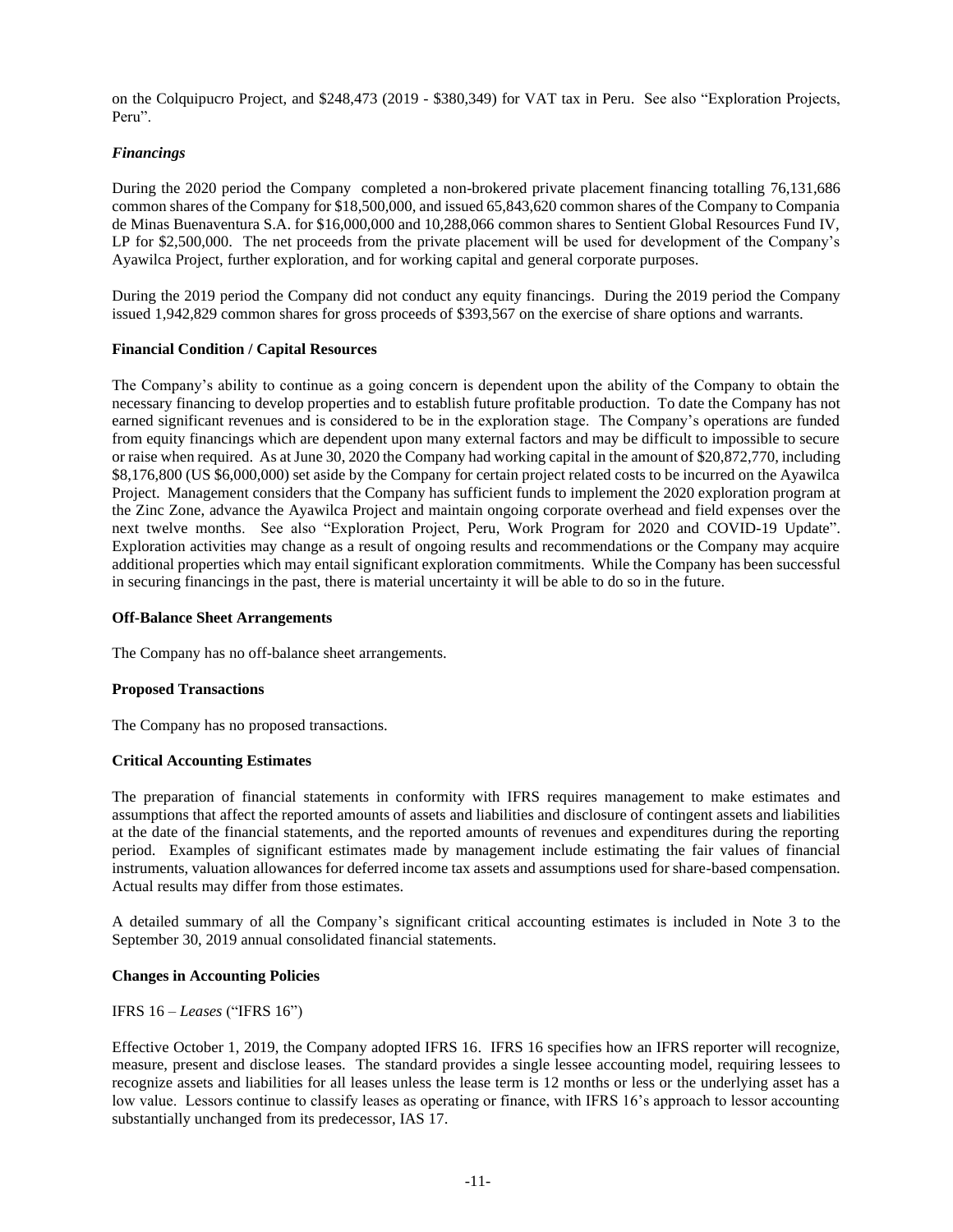There was no impact on the Company's condensed consolidated interim financial statements upon the adoption of this new standard.

A detailed summary of all the Company's other significant accounting policies is included in Note 3 to the September 30, 2019 annual consolidated financial statements.

### **Transactions with Related Parties**

A number of key management personnel, or their related parties, hold positions in other entities that result in them having control or significant influence over the financial or operating policies of those entities. Certain of these entities transacted with the Company during the reporting period.

Commencing May 1, 2020, in response to the COVID-19 pandemic and as a result of reduced field activities, the Company implemented cost saving measures including the implementation of a temporary reduction of fees to the Directors, CEO, VP Exploration and other senior management of the Company in Peru.

### (a) *Transactions with Key Management Personnel*

During the 2020 and 2019 periods the following amounts were incurred with respect to the Company's CEO (Dr. Carman), the Company's CFO (Mr. Nick DeMare) and the Company's VP of Exploration (Mr. Alvaro Fernandez-Baca) as follows:

|                                               | 2020<br>\$ | 2019<br>\$ |
|-----------------------------------------------|------------|------------|
| Management fees - Dr. Carman                  | 287,169    | 210,006    |
| Bonus - Dr. Carman                            | 75,000     |            |
| Management fees - Mr. Fernandez-Baca          | 171,038    | 175,757    |
| Bonus - Mr. Fernandez-Baca                    | 40,000     |            |
| Professional fees - Mr. DeMare                | 25,300     | 22,500     |
| Share-based compensation - Dr. Carman         | 292,500    | 168,687    |
| Share-based compensation - Mr. DeMare         | 91,000     | 50,606     |
| Share-based compensation - Mr. Fernandez-Baca | 156,000    | 84,344     |
|                                               | 1,138,007  | 711.900    |

During the 2020 period the Company expensed \$495,884 (2019 - \$302,817) to directors and officers compensation and \$539,500 (2019 - \$303,637) for share-based compensation. In addition, the Company capitalized \$102,623 (2019 - \$105,446) of compensation paid to the VPE to exploration and evaluation assets.

As at June 30, 2020, \$nil (September 30, 2019 - \$44,191) remained unpaid.

The Company has a management agreement with its CEO which provides that in the event the CEO's services are terminated without cause or upon a change of control of the Company, a termination payment is payable. If the termination had occurred on June 30, 2020 the amount payable under the agreement would be approximately \$620,000.

The Company has a management agreement with its VPE which provides that in the event the VPE's services are terminated without cause or upon a change of control of the Company, a termination payment is payable. If the termination had occurred on June 30, 2020 the amount payable under the agreement would be approximately \$240,000.

#### (b) *Transactions with Other Related Parties*

(i) During the 2020 and 2019 periods the following amounts were incurred for professional services provided by non-management directors of the Company (Mary Little, Ben McKeown, and Raul Benavides) and the Corporate Secretary (Mariana Bermudez):